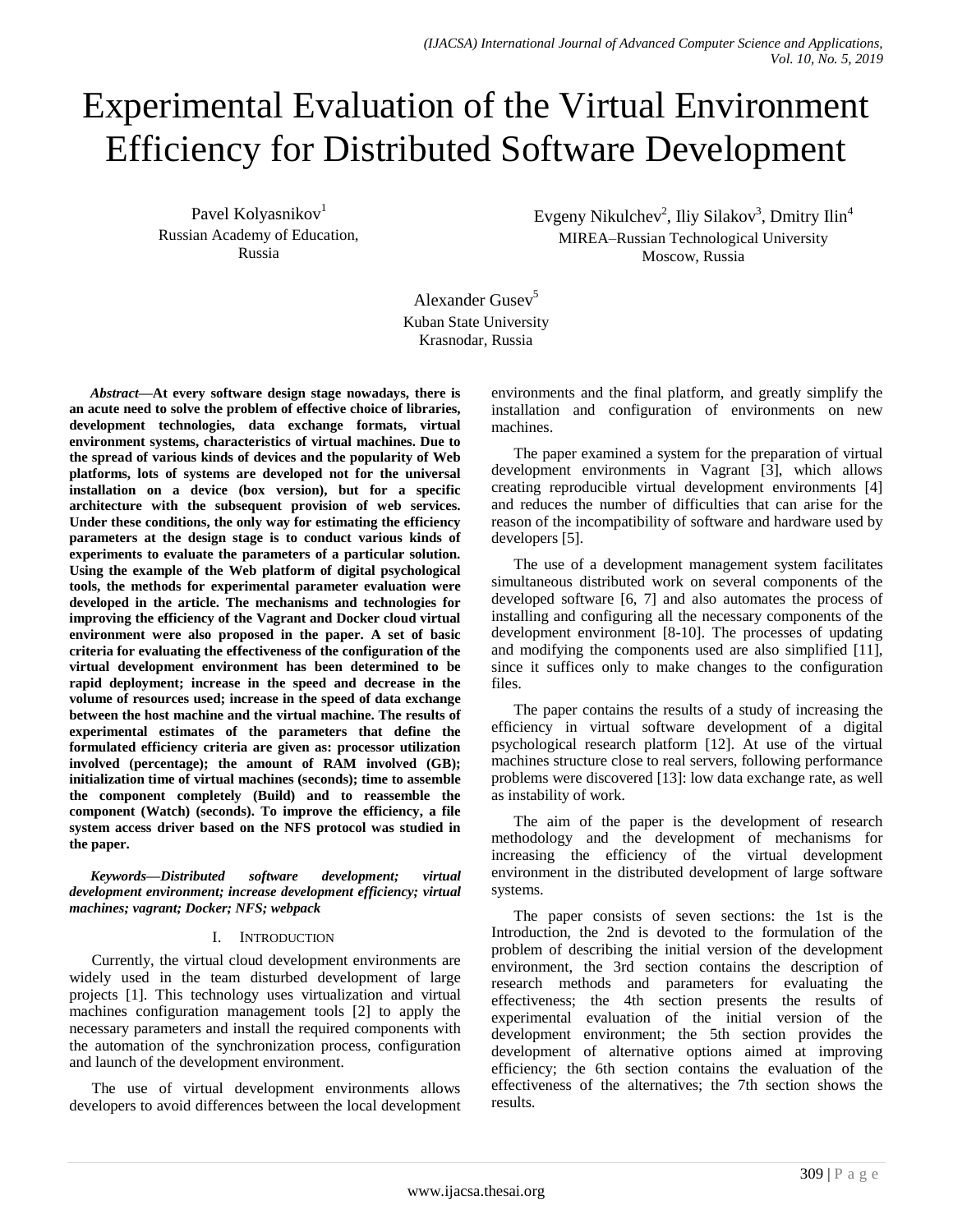The paper defines a set of criteria, estimation methods and suggests mechanisms for increasing the efficiency of the virtual work environment in distributed software development.

# II. SOURCE DATA

The structure of virtual machines, close to the structure of servers involved in the project, is used as the original development environment (Fig. 1). With this approach, each component of the platform corresponds to a separate virtual machine configuration.

In the original development environment, the following virtual machine parameters were chosen for the components:

- API Server: OC ubuntu/xenial64, version 20180424.0.0, 1 CPU, 1024 MB RAM;
- Researcher Account: ОС ubuntu/xenial64, version 20180424.0.0, 2 CPU, 1024 MB RAM;
- Psychotest Player: ОС ubuntu/xenial64, version 20180424.0.0, 2 CPU, 512 MB RAM.

When developing using a similar structure of the working environment, there is a need to simultaneously run several virtual machines for simultaneous operation of several interconnected components. During the practical use of the developed structure of the virtual development environment on the computers of developers, a significant reduction in performance was noticed. Further observations revealed the following problems of the development environment:

- high workload on the developers' working machines;
- low data exchange rate of virtual machines with the main system;
- high component build time;
- work instability due to increasing loads;
- the need for manual execution of a large number of operations when starting the environment.

During the development of large projects, the number of components being developed increases. At use of such a structure, it can lead to an even greater decrease in computer performance and a decrease in the efficiency of developers [14]. In addition, the development also requires the use of additional software (development environment, web browser, network data entry drivers [15]), which also leads to a significant increase in the workload of the developers' machines, a decrease in the stability of the system and an increase in software execution time involved in the development.

The low data exchange speed of the main system and the virtual machine, observed in using the developed structure of the virtual environment, may be due to two factors: a significant increase in the load on the developer's machine, but also the driver used by the virtual machine to access the parent file system.

It is also worth to highlight the problem of the need to perform a large number of repetitive actions manually in the development environment start. It also takes considerable time due to the need to wait for the end of each virtual machine before to start the rest of the components. Due to the increasing load on the developer's work machine, this time can also increase.

The problems described above have a significant impact on the speed of software development due to high performance losses and time consumption [16]. It is worth to note that with the expansion of the overall structure of the project, parallel development of several components becomes almost impossible due to an even greater increase in resource requirements.

Thus, it can be concluded that it is necessary to examine approaches to create development environments for software developers and improve their structure. Based on the problems found during the observations, the main requirements for the desired solution for the software development environment were identified:

- rapid deployment;
- increasing the speed and lowering the resources used;
- increasing the speed of data exchange between the host machine and the virtual machine.

It is necessary to evaluate alternative technologies and develop a solution that meets the requirements described above. In the study, it is also necessary to make an experimental assessment of the used and alternative solutions, and to evaluate the expediency of switching to an alternative structure of the development environment.



Fig. 1. The Schema of the Original Development Environment.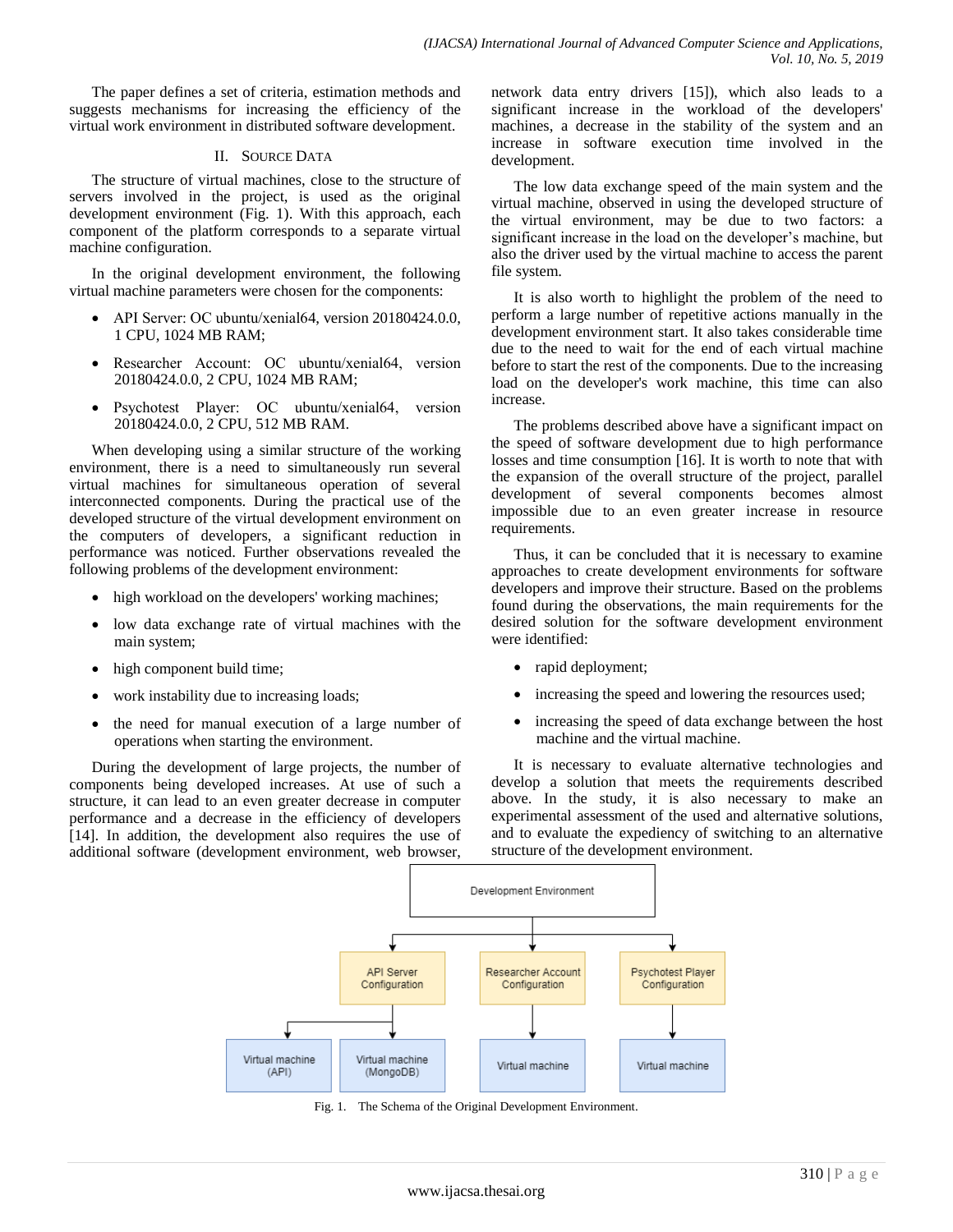# III. RESEARCH METHODS

For the experiments described in this paper, measurements of the following indicators were used:

- CPU resources usage (percent);
- the amount of RAM usage (GB);
- virtual machine startup time (seconds);
- component full build time (Build) (seconds);
- component rebuild time (Watch) (seconds).

All experiments were conducted on the same working machine with the following configuration:

- motherboard: Dell 00TMJ3;
- processor: Intel Core i5-5250U;
- RAM: DDR3 12 GB, frequency 800 MHz;
- drive: Samsung SSD 860 EVO 500 GB;
- operating system: Windows 10.

For each component of the virtual development environment, 10 experiments were conducted to measure each of the indicators. To estimate the deviation of the obtained values, Student's coefficient with confidential probability  $P=0.95$  was used.

To measure the processor and RAM resources used, a bash script was developed that compared the figures before the virtual development environment was launched with the figures after the virtual machine started up completely. To get data about the required indicators, the system command "WMIC" was used in the script code. This command provides the possibility of getting the necessary data through a command interface.

All measurements of the indicators were carried out in the waiting state of the virtual machine – after its complete launch and during the work of key components (web server, database server, etc.).

To estimate the virtual machines launch time, the system utility "time" was used. This utility was launched with Vagrant as a prefix in the start up command ("time vagrant up") and provides information on the time spent for execution after completion. If it is necessary to launch several components of the development environment, launching the necessary Vagrant containers was carried out in parallel.

To estimate the execution time of build tasks (complete "build" assembly and reassembly in "watch" mode), the data provided after the task was completed with the tool for building web applications (Webpack) was used.

# IV. ASSESSMENT OF THE ORIGINAL DEVELOPMENT ENVIRONMENT

With the aim of estimating the performance and working speed of the used environment, an experiment was conducted, including measurements of the time taken to start up, as well as an assessment of the CPU resources and RAM used. The results of the experiment are presented in Table I.

According to the data obtained during the experiment, it is concluded about the objectivity of the problems described during the observations, which reinforces the need to find alternative solutions.

| TABLE I. | <b>RESULTS OF ASSESSING RESOURCE USAGE BY DEVELOPMENT</b> |
|----------|-----------------------------------------------------------|
|          | <b>ENVIRONMENTS</b>                                       |

| Configuration                      | <b>VM</b><br>count | Startu<br>p time,<br>sec | CPU<br>usage,<br>$\frac{0}{0}$ | <b>RAM</b><br>usage<br>, GB |
|------------------------------------|--------------------|--------------------------|--------------------------------|-----------------------------|
| Initial configuration (API Server) | $\overline{c}$     | $289.4 \pm$<br>2,8       | 24,3% $\pm$<br>6,7%            | $1.5 \pm$<br>0,1            |
| Initial configuration (Researcher  | 1                  | $118.5 \pm$              | $21,8\% \pm$                   | $0.5 \pm$                   |
| Account)                           |                    | 13                       | 6%                             | 0.08                        |
| Initial configuration (Psychotest) | 1                  | $155.3 \pm$              | $16.1\% \pm$                   | $0.7 \pm$                   |
| Player)                            |                    | 19.1                     | 3%                             | 0,04                        |
| Initial configuration (API Server, | 3                  | $347.4 \pm$              | $35,4\% \pm$                   | $2 +$                       |
| Researcher Account)                |                    | 4.4                      | 9.1%                           | 0,2                         |
| Initial configuration (API Server, | 3                  | $290.1 \pm$              | $29\% \pm$                     | $2 +$                       |
| Psychotest Player)                 |                    | 4,5                      | 5.3%                           | 0,06                        |
| Initial configuration (3)          | 4                  | 404,8 $\pm$              | $49% +$                        | $2.2 \pm$                   |
| components)                        |                    | 4.1                      | 5%                             | 0.18                        |

### V. DEVELOPMENT OF MECHANISMS FOR INCREASING THE EFFICIENCY OF THE ENVIRONMENT

Due to the high load arising from the use of virtual machines on the basis of Vagrant, it is advisable to consider alternative technologies for the organizing development environments. As an alternative, the Docker technology [17] was considered, which can also be used to organize synchronized development environments [18].

The Docker system is based on the use of abstraction with the help of the built-in Linux kernel virtualization capabilities for isolating various components used within the stand-alone containers with separate environments [19].

Originally, this approach was aimed at delivering the developed software solutions to the server, but later the platform also began to be used for replacing virtual development environments. At the same time, Docker can act as an independent solution [20], or work as the basis of a Vagrant-based solution, thereby replacing the use of virtual machines.

To estimate Docker as an alternative to Vagrant, a number of criteria were identified for comparing these technologies. The results of comparing are shown in Table II.

It can be concluded that both technologies provide comparable advantages for different approaches for similar tasks execution. Using Docker to synchronize and quickly set up the virtual development environment can potentially be a valid solution due to the advantages of containerization and the solutions used within the Docker implementation. However, this approach also obliges to develop a new structure of components using Docker containers.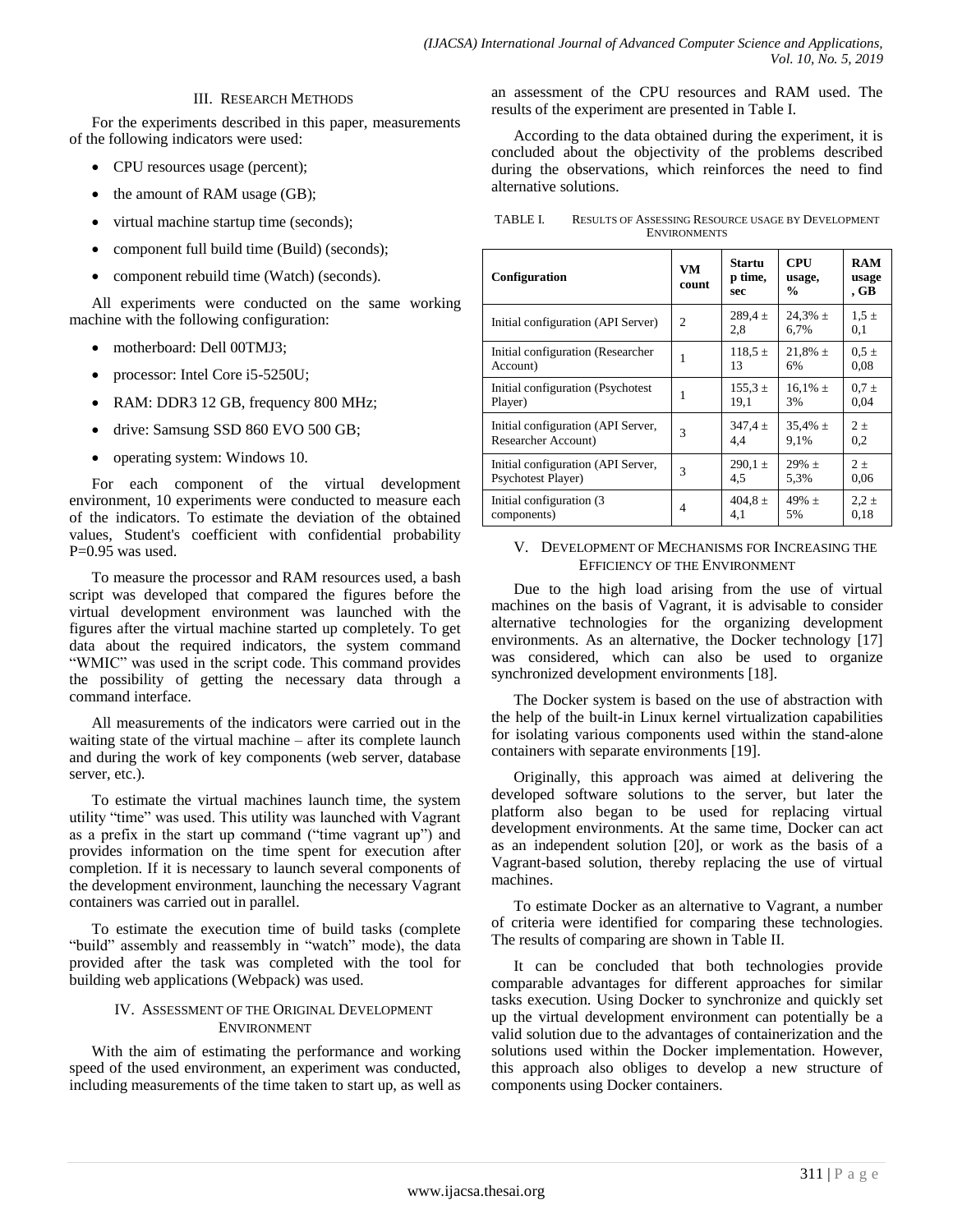| <b>COMPARING VAGRANT AND DOCKER</b> | TABLE II. |  |  |  |  |
|-------------------------------------|-----------|--|--|--|--|
|-------------------------------------|-----------|--|--|--|--|

| <b>Criterion</b>      | Vagrant                                                                                                                                  | <b>Docker</b>                                                                                                                                                       |  |
|-----------------------|------------------------------------------------------------------------------------------------------------------------------------------|---------------------------------------------------------------------------------------------------------------------------------------------------------------------|--|
| License               | <b>MIT</b>                                                                                                                               | Apache 2.0                                                                                                                                                          |  |
| Developer             | Hashi Corp.                                                                                                                              | Docker, Inc.                                                                                                                                                        |  |
| Platform supported    | Linux, Windows,<br>MacOS                                                                                                                 | Linux, Windows,<br><b>MacOS</b>                                                                                                                                     |  |
| Purpose               | Virtual development<br>environment                                                                                                       | Containerization of<br>applications and<br>automation of tasks.<br>components delivery to<br>the server                                                             |  |
| Ease of use           | Starting the<br>environment with the<br>use of one command                                                                               | An understanding of the<br>container system and<br>dependencies is<br>necessary; launching the<br>environment with one<br>command in<br>combination with<br>Vagrant |  |
| Ease of configuration | Configuration file<br>written on Ruby                                                                                                    | Native format of<br>configuration file                                                                                                                              |  |
| Container structure   | The container includes<br>all the dependencies<br>specified in the<br>configuration. The<br>container is only the<br>runtime environment | Each component and its<br>dependencies are<br>separate containers                                                                                                   |  |

In the context of the developed platform, an important task was to maintain maximum proximity to the work systems environment on remote servers. In this case, changing the structure of components for use in the form of Docker containers inevitably causes a discrepancy between the developer's environment and the server system environment, and also makes it difficult to support an existing solution in the context of the developed platform. Therefore, the use of containerization technology becomes impractical.

Another possible solution in this case may save Vagrant as the basis of the chosen solution, but using a single virtual machine to run all the components.

As an alternative solution, it is worth to consider a configuration based on a single virtual environment in Vagrant. In this case, each component runs within one virtual machine, using also a single modular Vagrant configuration (Fig. 2).



Fig. 2. Alternative Structure of Development Environment.

Use of such a structure should reduce the load on the computer by use of only one virtual machine. At the same time, the use of a modular configuration based on the original solution should simplify support and minimize discrepancies with the server environment.

To compare the original and alternative structures of the development environment, an experimental assessment of the resources consumed was carried out (Table III). As a virtual machine configuration, the alternative solution was based on ubuntu/xenial64 OS, version 20180424.0.0 with 2 CPUs, 2048 MB RAM.

With the aim of increasing the efficiency, it is also worth to examine alternative driver of data exchange with parent system based of NFS protocol [18], since such a solution can significantly increase the speed of working with the file system and the tasks execution [21].

An additional driver is necessary to use NFS on the machines with Windows OS management [22]. In addition, it is necessary to involve bindfs [23] extension that allows to transfer the access rights from parent system.

Due to the architectural feature of the NFS protocol, which does not provide an implementation of system signals in file changes tracking [24], it is also necessary to modify the configuration of the Webpack software [25] used to build web components. The following changes were made:

- to ensure compatibility with NFS, the "watchOptions.poll" option was installed, implementing a workaround of monitored files at a specified time interval;
- to exclude unchangeable library files from the build, the "watchOptions.ignore" option was used.

Additional measurements were taken for the time spent to build a component after configuration changes (Table IV).

| Configuration                                | VM<br>count    | <b>Startup</b><br>time,<br>sec | <b>CPU</b><br>usage, $%$ | <b>RAM</b><br>usage,<br>GB |
|----------------------------------------------|----------------|--------------------------------|--------------------------|----------------------------|
| Initial configuration (3)<br>components)     | $\overline{4}$ | $404.8 \pm 4.1$                | $49\% + 5\%$             | $2,2 \pm$<br>0.18          |
| Alternative configuration (3)<br>components) |                | $210,\!3$ $\pm$<br>4,6         | $23,8\% \pm 7,7\%$       | $1,3 \pm$<br>0.13          |

TABLE III. MEASUREMENTS RESULTS OF THE DEVELOPMENT ENVIRONMENTS PERFORMANCE

| TABLE IV. | <b>RESULTS OF COMPONENT BUILDING TIME (SEC)</b> |  |
|-----------|-------------------------------------------------|--|
|-----------|-------------------------------------------------|--|

|                                      | <b>Researcher</b><br>Account |           | <b>Psychotest</b><br><b>Player</b> |           |
|--------------------------------------|------------------------------|-----------|------------------------------------|-----------|
| Configuration                        | <b>Build</b>                 | Watc<br>h | <b>Build</b>                       | Watc<br>h |
| Initial configuration (3 components) | $120.4 \pm$                  | 5±        | $131 +$                            | $4.4 \pm$ |
|                                      | 2,7                          | 0,4       | 3.1                                | 0,1       |
| Alternative configuration (3)        | $100.7 \pm$                  | $3.6 \pm$ | $82.4 \pm$                         | $3.3 \pm$ |
| components)                          | 2,5                          | 0.3       | 2.4                                | 0,1       |
| Improved alternative configuration   | $90.1 \pm$                   | $1.2 \pm$ | $79 \pm$                           | $1.1 \pm$ |
| (3 components)                       | 2.4                          | 0.3       | 1,3                                | 0,2       |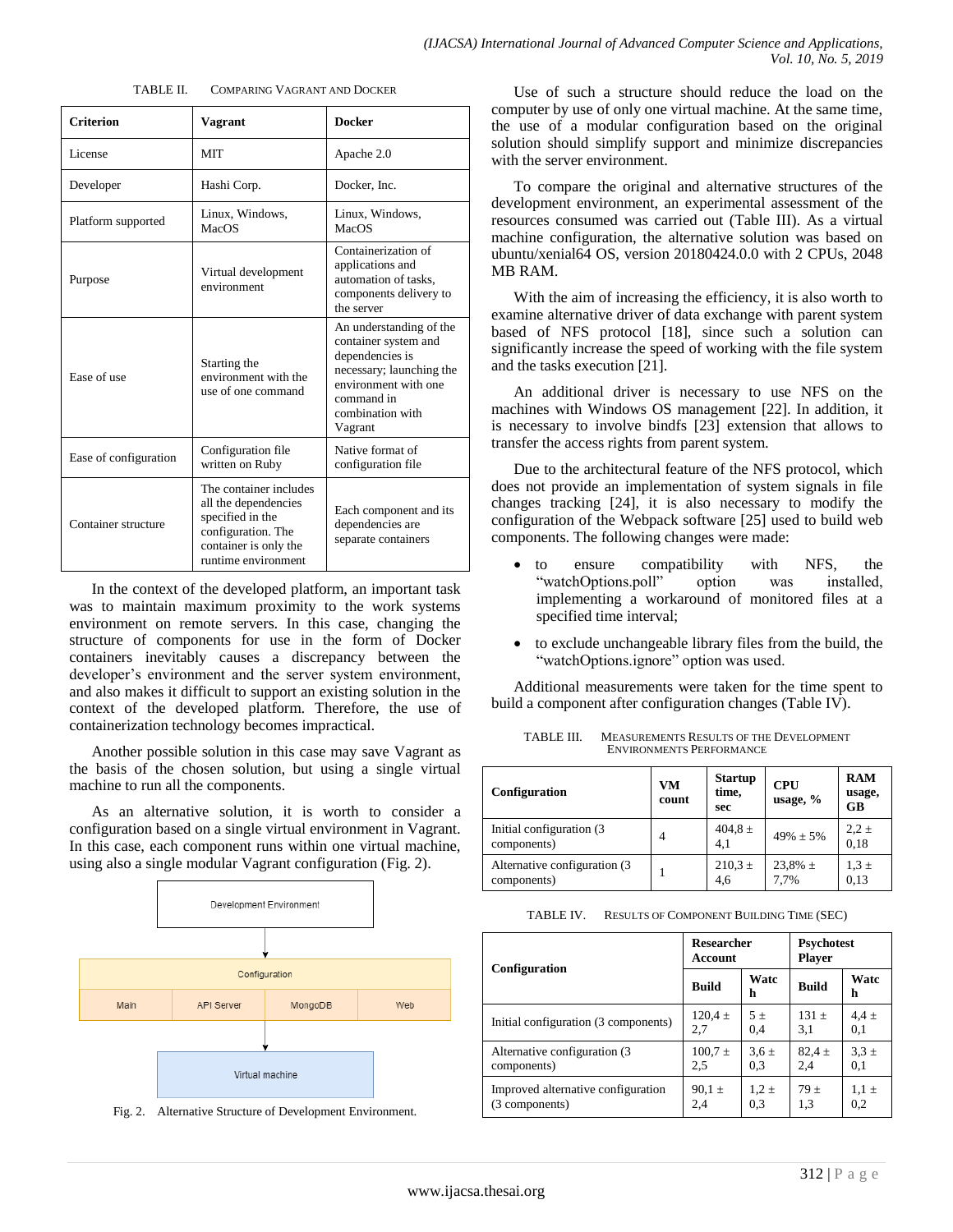Such configuration changes are also caused an start time increase (from 210.3 to 227.7 seconds in average), associated with the addition of the waiting time for NFS driver starting and the mounting the directory in virtual machine, and also used CPU resources increase (from 24% to 29% in average). However, indicators of resources consumed still remain significantly lower compared with the full launch of all components in original development environment. In this case, a decrease in the time spent on the components build operations was observed in using the proposed improvements.

#### VI. RESULTS OF THE EXPERIMENTS

Experiments were conducted to estimate the launch time and the load on the computer for various configurations of the virtual development environment. The results of the experiments are given in Table V.

The results of experiments on evaluating the execution time of the complete component assembly (Build) and component reassembly (Watch) for the Platform components of the Researcher Account and Psychotest Player are presented in Table VI.

From the results of the experiments it can be seen that the proposed alternative configuration exerts a significantly lower load on the CPU (Fig. 3). An improved alternative configuration uses slightly more processor resources, which is associated with the use of additional driver, but even in this case, the load is much lower than with the full launch of the original development environment.

Similar changes are also noticeable in the used RAM comparing (Fig. 4).

| TABLE V. | THE RESULTS OF THE EVALUATION OF DEVELOPMENT |
|----------|----------------------------------------------|
|          | ENVIRONMENT START UP TIME AND PERFORMANCE    |

| Configuration                      | VM<br>count    | Startu<br>p time,<br>sec | <b>CPU</b><br>usage,<br>$\frac{0}{0}$ | <b>RAM</b><br>usage<br>, GB |
|------------------------------------|----------------|--------------------------|---------------------------------------|-----------------------------|
| Initial configuration (API Server) | $\overline{c}$ | $289.4 \pm$<br>2.8       | $24.3\% \pm$<br>6.7%                  | $1.5 \pm$<br>0.1            |
| Initial configuration (Researcher  | 1              | $118.5 \pm$              | $21,8\% \pm$                          | $0.5 \pm$                   |
| Account)                           |                | 13                       | 6%                                    | 0.08                        |
| Initial configuration (Psychotest) | 1              | $155.3 \pm$              | $16.1\% \pm$                          | $0.7 \pm$                   |
| Player)                            |                | 19.1                     | 3%                                    | 0.04                        |
| Initial configuration (API Server, | 3              | $347.4 \pm$              | $35,4\% \pm$                          | $2\pm$                      |
| Researcher Account)                |                | 4.4                      | 9,1%                                  | 0,2                         |
| Initial configuration (API Server, | 3              | $290.1 \pm$              | $29\% \pm$                            | $2 +$                       |
| Psychotest Player)                 |                | 4.5                      | 5.3%                                  | 0.06                        |
| Initial configuration (3)          | $\overline{4}$ | $404.8 \pm$              | $49% +$                               | $2,2 \pm$                   |
| components)                        |                | 4,1                      | 5%                                    | 0.18                        |
| Alternative configuration (3)      | 1              | $210.3 \pm$              | $23.8\% \pm$                          | $1.3 \pm$                   |
| components)                        |                | 4.6                      | 7.7%                                  | 0.13                        |
| Improved alternative               | 1              | $227.7 \pm$              | $28,7\% \pm$                          | $1,2 \pm$                   |
| configuration (3 components)       |                | 3.4                      | 5.4%                                  | 0.09                        |

TABLE VI. THE RESULTS OF THE EVALUATION OF THE COMPONENT BUILD TIME

|                                      | <b>Researcher</b><br><b>Account</b> |           | <b>Psychotest</b><br><b>Player</b> |           |
|--------------------------------------|-------------------------------------|-----------|------------------------------------|-----------|
| Configuration                        | <b>Build</b>                        | Watc<br>h | <b>Build</b>                       | Watc<br>h |
| Initial configuration (API Server)   | $101,9 \pm$                         | 3±        | $86.1 \pm$                         | $3.1 \pm$ |
|                                      | 2,9                                 | 0,4       | 2,1                                | 0,1       |
| Initial configuration (Researcher    | $100.6 \pm$                         | $2.7 \pm$ | $91.8 \pm$                         | $3,7 +$   |
| Account)                             | 2,5                                 | 0.4       | 2,4                                | 0,1       |
| Initial configuration (Psychotest    | 99±                                 | $3.6 \pm$ | $89.3 \pm$                         | $3.7 \pm$ |
| Player)                              | 2.4                                 | 0.4       | 3                                  | 0.1       |
| Initial configuration (API Server,   | $98.7 \pm$                          | $3.7 \pm$ | $119.2 \pm$                        | $4\pm$    |
| Researcher Account)                  | 2,2                                 | 0.5       | 2,4                                | 0,2       |
| Initial configuration (API Server,   | $94.6 \pm$                          | $4.1 \pm$ | $137.7 \pm$                        | $4\pm$    |
| Psychotest Player)                   | 2,7                                 | 0,4       | 3,6                                | 0,2       |
| Initial configuration (3 components) | $120.4 \pm$                         | 5±        | $131 \pm$                          | $4.4 \pm$ |
|                                      | 2,7                                 | 0,4       | 3,1                                | 0,1       |
| Alternative configuration (3)        | $100.7 \pm$                         | $3.6 \pm$ | $82.4 \pm$                         | $3.3 \pm$ |
| components)                          | 2,5                                 | 0.3       | 2,4                                | 0,1       |
| Improved alternative configuration   | $90.1 \pm$                          | $1.2 \pm$ | 79±                                | $1.1 \pm$ |
| (3 components)                       | 2,4                                 | 0,3       | 1,3                                | 0,2       |



Fig. 3. Average CPU Load, in Percent.



Fig. 4. Average RAM used, GB.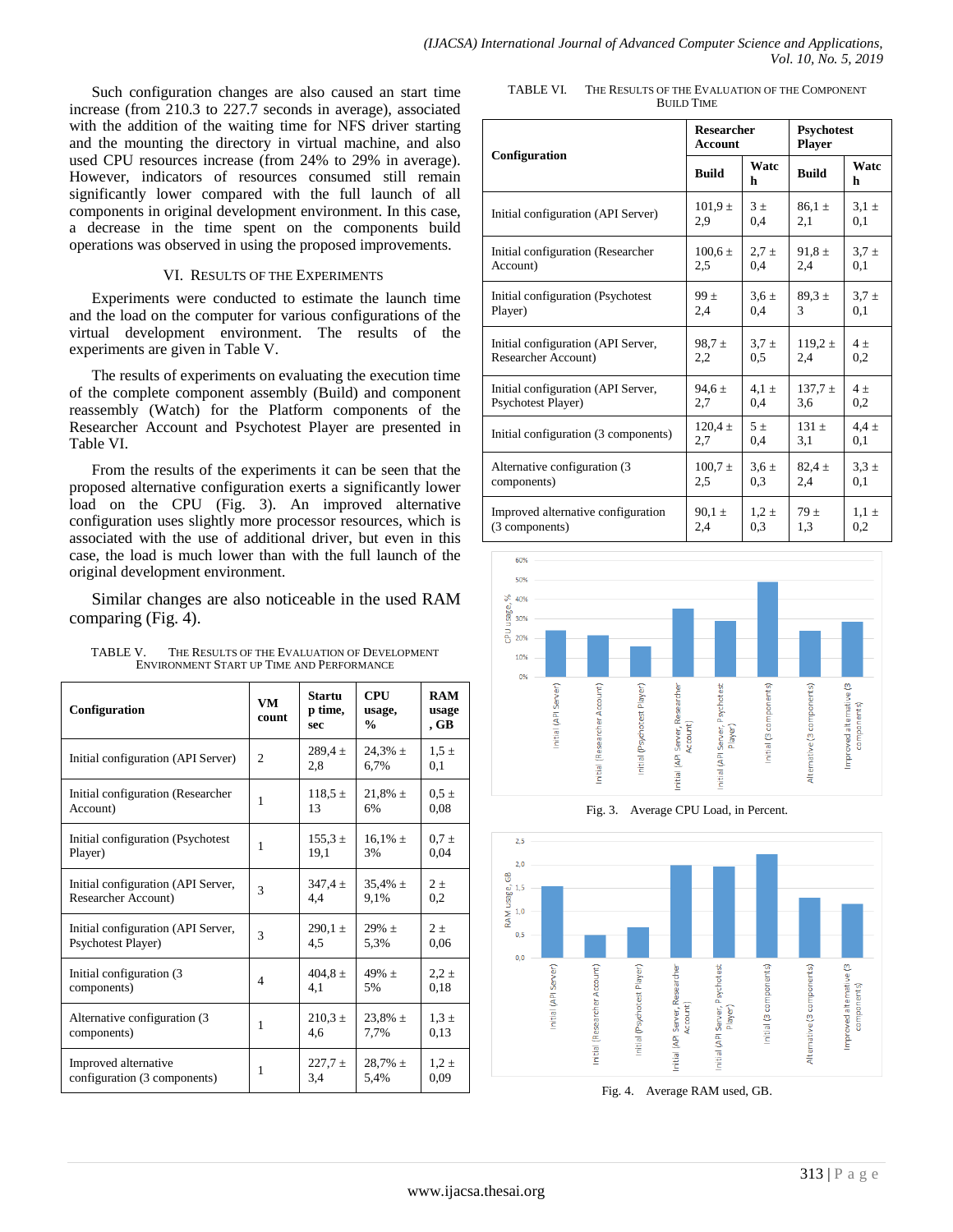Reducing the CPU load and the number of used virtual machines led to a significant decrease in the average time required to start the virtual development environment (Fig. 5). The improved alternative configuration is lower that alternative configuration without additional modifications, like in case with the load on the processor. This may also be due to the use of an additional driver and the need to wait for its initialization.

However, improved alternative configuration leads in performance in components build (Fig. 6), and also shows significantly better performance indicators in rebuild (Fig. 7). Such improvements are a direct consequence of using the NFS driver, which increases the speed of data exchange with the host machine. It significantly reduces the time required to build components.

Therefore, the acquired improved alternative configuration of the development environment for Vagrant shows a significant reduction in the load on the processor and RAM in comparison with the full launch of the original development environment. It also shows a significant acceleration of the component building process, which reduces the waiting time on the part of the developers and thereby increases their efficiency.



Fig. 5. Average Startup Time, Sec.



Fig. 6. Average Execution Time for the Complete Assembly of the Components for the Researcher Account and the Psychotest Player (Build), Sec.



Fig. 7. Average Execution Time for the Reassembly of the Components for the Researcher Account and the Psychotest Player (Watch), Sec.

# VII.DISCUSSION

In the process of research and development of mechanisms to improve the effectiveness of the original software development environment, it was found that the alternative configuration of Vagrant based on a single virtual machine for all existing platform components provides a significant reduction in both the startup time and computer load.

Both Vagrant and Docker can be used to organize a software development environment. It is reasonable to select between them with respect to the technologies used at the server in order to ensure that the development and the deployment environments are as identical as possible.

Additional research may be conducted to measure the increase in the number of components of the platform and compare the performance of the original and alternative Vagrant configurations. A separate study can provide a more detailed consideration of the Docker container technology as a solution for the organization of the software development environment.

When choosing technologies and preparing the software development environment, it is necessary to consider the whole architecture of the application being developed and the particular features of its operation. It makes sense to choose Vagrant when using virtual machines and the Docker in the case of the container technologies. It should also be borne in mind that the hybrid design can be implemented with both the technologies used. Although, one shouldn't exclude the use of other technologies and configurations. In this regard, to assess the performance of the software development environment, it is necessary to conduct separate experiments and develop one's own testing methodology, which can be completely different from that presented in this article.

Switching from several virtual machines to the single one may not be allowed when configuring certain development environments. For example, if it is imperative to isolate a particular component of the system. In this case, the increase in the productivity of the software development environment might not be achieved and the developer will have to look for alternative approaches to solve this problem.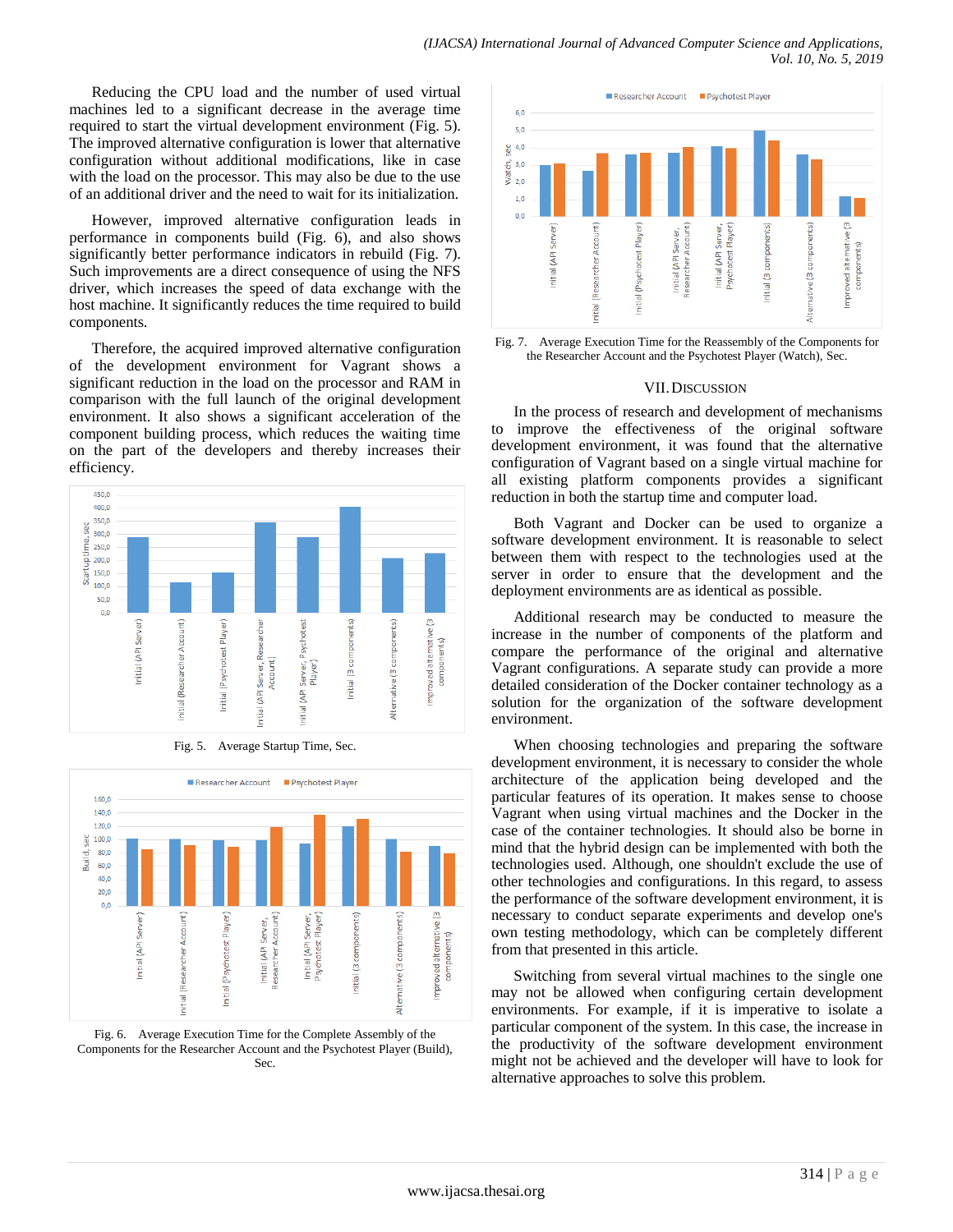#### VIII. CONCLUSIONS

Due to the increase of web projects development complexity and working environments setting up, there is a need to use virtual development environments.

At use of virtual development environment, which structure contains an autonomous virtual machine for each component, some problems with high resource consumption and a reduction in the performance of the developers' working machines were noticed, which made it necessary to consider alternative solutions.

The paper described an analysis of the reasons of performance reduction at use of development environments based on virtualization. The main technologies used for the development of virtual development environments are considered, and an improved structure is proposed. In addition, an experimental assessment of the original and alternative solutions was made.

The assessment of the configuration of the original software development environment showed that using a separate virtual machine for each of the components of the psychological platform to get as close as possible to the server structure was not an effective approach. At the developers' computers, there was a significant drop in performance, a low data exchange rate with the VM and a high component assembly time.

In the search for a solution, the containerization technology based on Docker and the alternative configuration of Vagrant using a single virtual machine for all existing components were considered. However, using Docker requires developing a completely new component structure and will cause the developer's environment to differ from the server environment. Therefore, the alternative configuration of Vagrant is the most preferred option within the framework of the developed platform. The measurements showed that the use of the alternative configuration significantly reduced the startup time and reduced the load on the computer.

As an efficiency enhancement, a driver based on the NFS protocol was applied and the configuration of the Webpack system was modified. The measurements showed that the use of the NFS entailed a slight increase in the time for launching the virtual machine but reduced the time for assembling the components of the platform.

It was shown that in the case of the open digital platform for mass psychological research the application of the alternative Vagrant configuration with the NFS driver and the Webpack optimization provided a significant performance boost compared to the original configuration.

The implemented alternative solution based on a single development environment showed significantly lower resource consumption, as well as a reduction in the tasks building time with the help of the driver for accessing file system based of the NFS protocol.

Therefore, the use of a virtual development environment based on a single virtual machine using the NFS driver can significantly reduce the workload of the developers' computers. This increases rapidity and reduce time consumption, which improves the developers' efficiency.

Conducted studies, including the stages of parameter estimation, the introduced characteristics and criteria, can be the basis for the formation of a methodology for the experimental evaluation of the software development environment configurations, which would allow choosing effective solutions at the design stage.

#### ACKNOWLEDGMENT

The work was financed by the Ministry of Science and Higher Education of Russia, project 25.13253.2018 / 12.1 "Development of the technological concept of the Data Center for Interdisciplinary Research in Education".

#### **REFERENCES**

- [1] Caballer M., Blanquer I., Moltó G., de Alfonso C. (2015) Dynamic management of virtual infrastructures, Journal of Grid Computing, 13(1), 53-70. doi: 10.1007/s10723-014-9296-5
- [2] Giannakopoulos I., Konstantinou I., Tsoumakos D., Koziris N. (201) Cloud application deployment with transient failure recovery, Journal of Cloud Computing, 7(1), 11. doi: 10.1186/s13677-018-0112-9
- [3] Vagrant, 2019. Available at: https://www.vagrantup.com/ (accessed 27.03.2019).
- [4] Spanaki P., Sklavos N. (2018) Cloud Computing: Security Issues and Establishing Virtual Cloud Environment via Vagrant to Secure Cloud Hosts. In Computer and Network Security Essentials. Springer, pp. 539- 553. doi: 10.1007/978-3-319-58424-9\_31
- [5] Hashimoto M. (2013) Vagrant: Up and Running: Create and Manage Virtualized Development Environments. O'Reilly Media Inc, 2013.
- [6] Xuan N. P. N., Lim S., Jung S. (2017) Centralized management solution for vagrant in development environment, In Proceedings of the 11th International Conference on Ubiquitous Information Management and Communication. ACM,. art. no. 37. doi: 10.1145/3022227.3022263
- [7] Thompson C. (2015) Vagrant virtual development environment cookbook. Packt Publishing Ltd.
- [8] Mouat A. (2016) Using Docker: Developing and Deploying Software with Containers. O'Reilly Media Inc.
- [9] Sammons G. (22016) Learning Vagrant: Fast programming guide. CreateSpace Independent Publishing Platform.
- [10] Peacock, M. (2015) Creating Development Environments with Vagrant. Packt Publishing Ltd.
- [11] Iuhasz G., Pop D., Dragan I. (2016) Architecture of a scalable platform for monitoring multiple big data frameworks, Scalable Computing: Practice and Experience, 17(4), 313-321. doi: 10.12694/scpe.v17i4.1203
- [12] Nikulchev E., Ilin D., Kolyasnikov P., Belov V., Zakharov I., Malykh S. (2018) Programming Technologies for the Development of Web-Based Platform for Digital Psychological Tools, International Journal of Advanced Computer Science And Applications, 9(8), 34-45. doi: 10.14569/IJACSA.2018.090806
- [13] Kashyap S., Min C., Kim T. (2016) Opportunistic spinlocks: Achieving virtual machine scalability in the clouds, ACM SIGOPS Operating Systems Review, 50(1), 9-16. doi: 10.1145/2903267.2903271
- [14] Saikrishna P. S., Pasumarthy R., Bhatt N. P. (2017) Identification and multivariable gain-scheduling control for cloud computing systems, IEEE Transactions on Control Systems Technology, 25(3), 792-807. doi: 10.1109/TCST.2016.2580659
- [15] Li J., Xue S., Zhang W., Qi Z. (2017) When i/o interrupt becomes system bottleneck: Efficiency and scalability enhancement for sr-iov network virtualization, IEEE Transactions on Cloud Computing, Early Access. Doi: 10.1109/TCC.2017.2712686
- [16] Basok B.M., Zakharov V.N., Frenkel S.L. (2017) Iterative approach to increasing quality of programs testing, Russian Technological Journal, 5(4), 43-12.